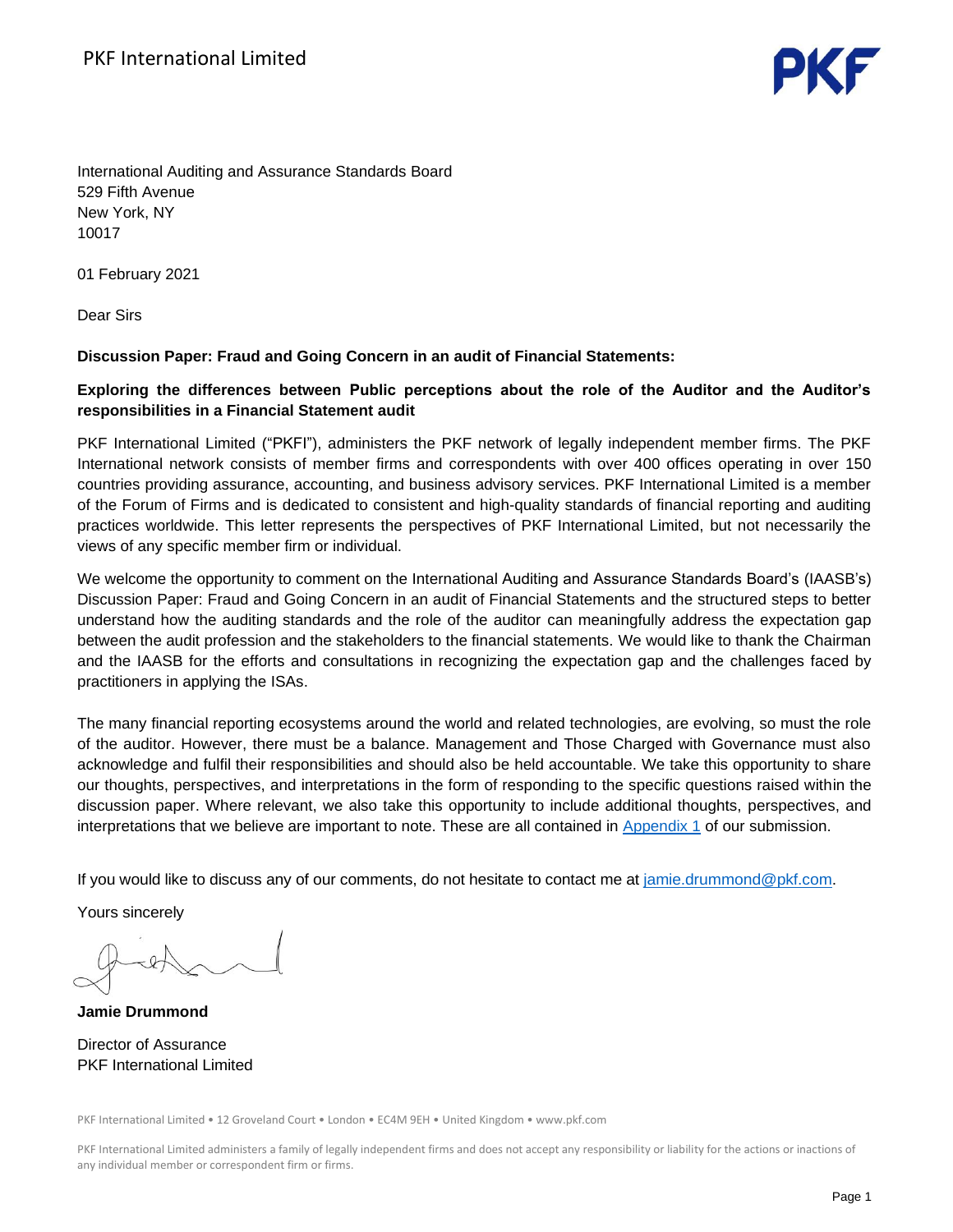*Discussion Paper: Fraud and Going Concern in an audit of Financial Statements:*

*Exploring the differences between Public perceptions about the role of the Auditor and the Auditor's responsibilities in a Financial Statement audit*

# <span id="page-1-0"></span>Appendix 1

# **Questions for respondents**

# **Question 1**

*In regard to the expectation gap (see Section I):*

- *a) What do you think is the main cause of the expectation gap relating to fraud and going concern in an audit of financial statements?*
- *b) In your view, what could be done, by the IAASB and / or others (please specify), to narrow the expectation gap related to fraud and going concern in an audit of financial statements?*

# **Response**

- a) The expectation gap relating to fraud and going concern in an audit of financial statements is caused by a combination of two factors:
	- i) users of financial statements not having an accurate understanding of how the audit is conducted; and
	- ii) ineffective communication from auditors to the users of financial statements on how the audit is conducted.

The expectation gap is further widened where users of financial statements desire, and believe they receive, a greater level of assurance from the audit than the reasonable assurance that the audit opinion provides.

The expectation gap comes under increased public scrutiny for each high-profile corporate failure. In light of current global conditions and the economic outlook for the medium-term, it is probable that more situations will arise which will provoke further debate on this topic.

- b) Examples of measures that could be taken by the IAASB to narrow the expectation gap related to fraud and going concern in an audit of financial statements include:
	- More effective communication by the IAASB to users of financial statements on the scope and requirements of an audit in context of fraud and going concern: The profession is frequently criticized on the approach of auditors to fraud and going concern, especially in those instances where a significant fraud or a going concern issue has affected a public interest entity. Regardless of whether the audit in question has complied with the relevant auditing requirements, public criticism may still be directed at the auditor including via significant press attention. Where it is left to an individual firm or network to respond to such, the firm's explanation can often be taken as being a defense of a poorly conducted audit. Rather than leave firms to be the lone voice in justifying audit requirements that they did not themselves set, there is an opportunity for the IAASB to contribute more openly to the debate and to speak with authority and credibility about the scope and requirements of an audit.
	- Review the guidance and requirements for the content of the auditor's report on the financial statements, as it relates to fraud and going concern: Recently, other standard setters in some countries have taken measures to enhance their auditing standards on the auditor's report by expanding and improving the wording to provide the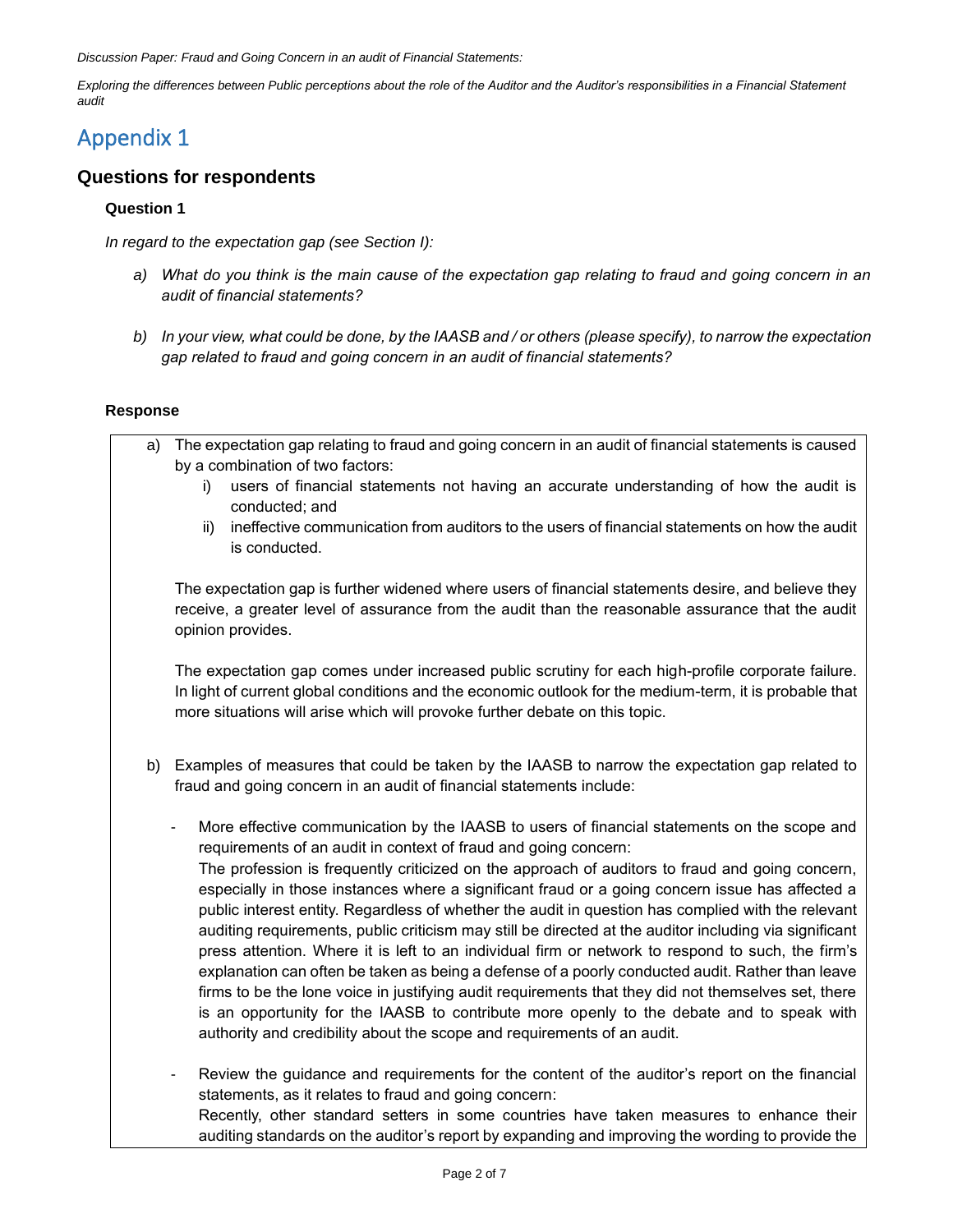*Exploring the differences between Public perceptions about the role of the Auditor and the Auditor's responsibilities in a Financial Statement audit*

> user with greater context of how the audit was conducted in these areas. The IAASB should monitor the outcomes of these country specific initiatives and consider whether there are benefits that could be brought into the ISAs.

- Continual improvement of the ISAs as they relate to the audit of fraud and going concern. In the short-term further improvements could be made including on the requirements and guidance around:
	- the level of skepticism to be exercised by the auditor.
	- the design and scope of requirements for risk assessment and identification.
	- how the auditor identifies and assesses indicators of management bias.
	- the extent of review procedures performed by more experienced members of the audit team over the conclusions reached by junior members of the audit team.
	- Enhanced requirements over communications to those charged with governance relating to the audit procedures performed and conclusions reached in respect to the audit of fraud and going concern.
- Longer-term the IAASB should consider:
	- How ISAs can be improved to encourage better use of automated audit technologies (such as data analytic procedures) to work with bigger populations of client data.
	- Expanding the requirements of ISQM 1 by including firm-level quality objectives relating to the audit of fraud and going concern. For example, objectives might be set which require that responses be developed by firms which include targeted learning and development programs and specific requirements on the review of the audit of fraud and going concern by the Engagement Quality Reviewer on applicable engagements.
	- Embarking on a joint project with IESBA to consider correlations between significant failures in the audit of fraud and going concern with breaches of the International Code of Ethics on such engagements.

#### **Question 2**

*This paper sets out the auditor's current requirements in relation to fraud in an audit of financial statements, and some of the issues and challenges that have been raised with respect to this (see Sections II and IV). In your view:*

- *a) Should the auditor have enhanced or more requirements with regard to fraud in an audit of financial statements? If yes, in what areas?*
- *b) Is there a need for enhanced procedures only for certain entities or in specific circumstances? If yes:*
	- *i. For what types of entities or in what circumstances?*
	- *ii. What enhancements are needed?*
	- *iii. Should these changes be made within the ISAs or outside the scope of an audit (e.g., a different engagement)? Please explain your answer.*
- *c) Would requiring a "suspicious mindset" contribute to enhanced fraud identification when planning and performing the audit? Why or why not?*
	- *i. Should the IAASB enhance the auditor's considerations around fraud to include a "suspicious mindset"? If yes, for all audits or only in some circumstances?*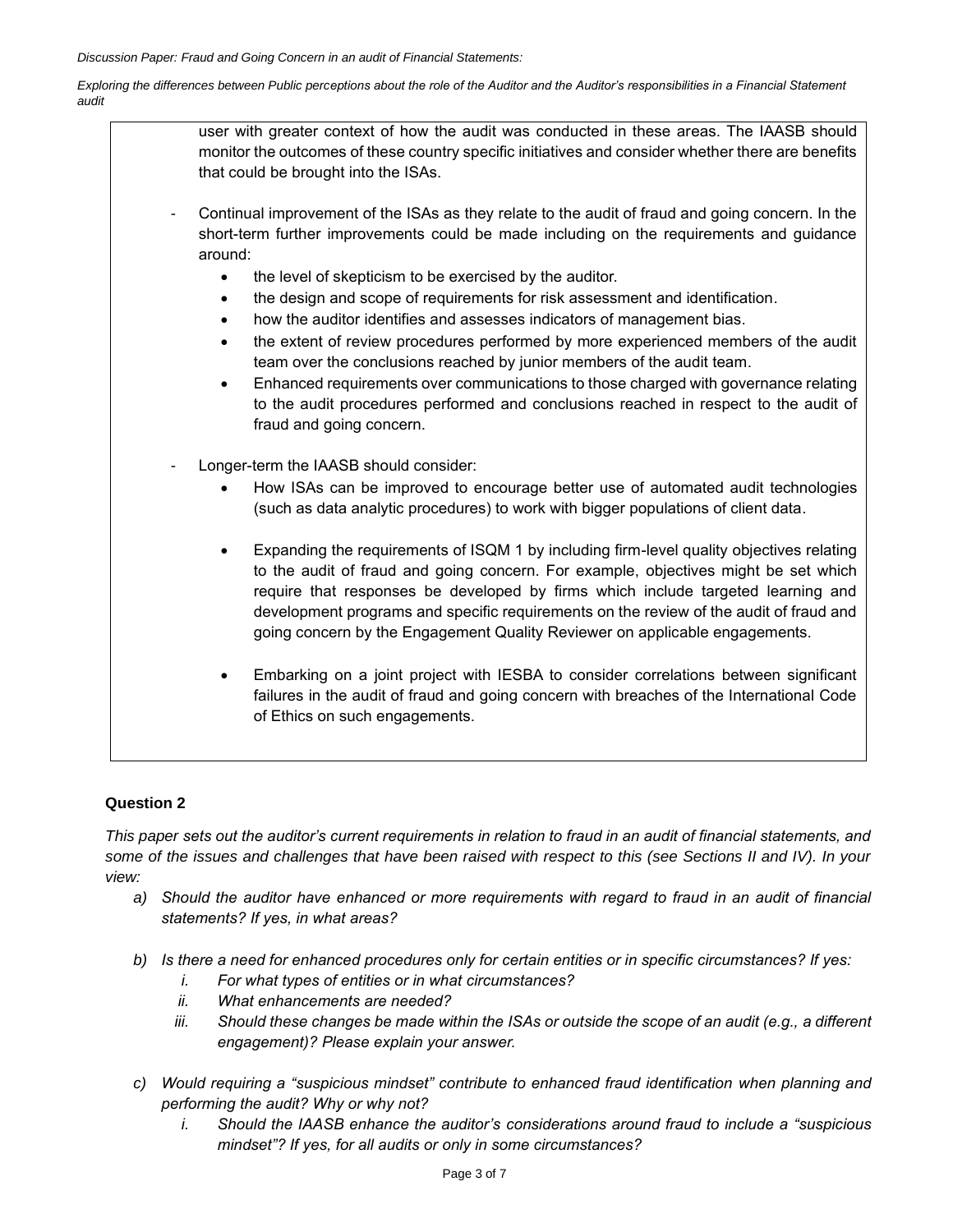*Exploring the differences between Public perceptions about the role of the Auditor and the Auditor's responsibilities in a Financial Statement audit*

*d) Do you believe more transparency is needed about the auditor's work in relation to fraud in an audit of financial statements? If yes, what additional information is needed and how should this information be communicated (e.g., in communications with those charged with governance, in the auditor's report, etc.)?*

#### **Response**

- a) Yes. The ISAs could be enhanced, or more requirements developed, with regard to fraud in an audit of financial statements. The IAASB could consider the following areas:
	- A project should be initiated to identify how wider application of new audit technologies over larger populations of data can be encouraged. The ISAs could be adapted in this regard to help facilitate a modernization of the audit approach.
	- Prior to agreeing the terms of engagement, acceptance and continuance requirements could be enhanced. For example, audit practices could be required to consider whether staff have sufficient competency and expertise specifically to identify fraud risk factors given the nature and complexity of the client.
	- ISA requirements could also be enhanced on other areas of fraud, for example:
		- regarding how the auditor applies professional skepticism to the identification of fraud,
		- risk identification and assessment procedures on fraud,
		- communications to Those Charged with Governance on procedures and conclusions relating to fraud, and
		- on the commentary on fraud provided in the Auditor's report.
- b) Yes, there is a need for enhanced requirements and procedures for certain entity specific circumstances.
	- i) Audit procedures could be added specifically to address the circumstance where the audit team has identified a suspected fraud. Where the audit team has identified a suspected fraud, additional requirements and expanded guidance within the ISAs could encourage a more consistent response to such circumstances. Such enhancements could help to:
		- reduce the risk of the audit team incorrectly dismissing an actual instance of fraud without having properly investigated and resolved it, and
		- provide a framework for the audit team to support the process of adequately addressing the fraud matter.
	- ii) Enhanced procedures could be added to ISA 402 *Audit Considerations Relating to An Entity Using a Service Organization*. Paragraph 19 in ISA 402 could include further requirements for the user auditor over the risks of fraud that might arise a result of the relationship between the client and its service organisation, including:
		- enhanced risk assessment procedures, and
		- a more robust approach to the inquiries and procedures that the auditor performs as part of the process to identify instances of fraud.
	- iii) Changes should be made within the ISAs for the points that we have outlined in our response to (a) above. However, we believe there is also merit in further evaluation of the possible solutions for changes outside the scope of an audit such as those presented as "Alternative C" in Appendix B to the Discussion Paper "Fraud and Going Concern in an Audit of Financial Statements – Expectation Gap".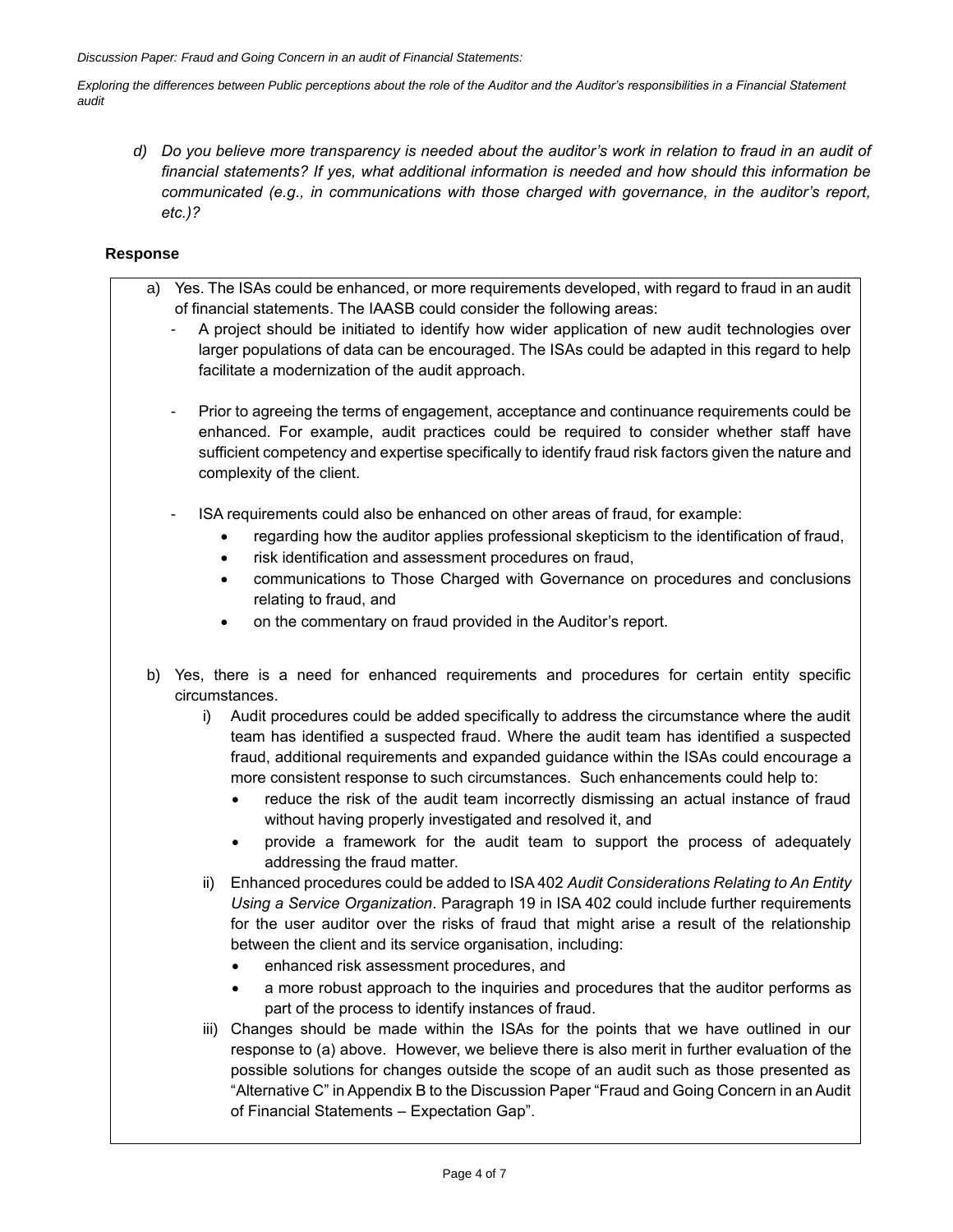*Exploring the differences between Public perceptions about the role of the Auditor and the Auditor's responsibilities in a Financial Statement audit*

- c) We do not believe that the IAASB should enhance the auditor's considerations around fraud to include a "suspicious mindset":
	- i) We have outlined some areas in which the ISAs could be enhanced to support the identification of fraud, including procedures that are performed when planning and performing the audit. We believe that these measures would contribute to the objective of closing the expectation gap. As such, we do not consider that it would be necessary to also introduce further requirements on a "suspicious mindset".

A change of this nature would likely represent a significant step change to the process of auditing fraud. Its introduction could heighten the public perception of what is involved in the process of auditing fraud, leading to a further widening of the expectation gap. We believe that the outcome of any project to address the current expectation gap would be more successful if it were to focus more so on closing the current gap.

- ii) If the concept of a "suspicious mindset" were introduced into ISAs it could lead to a fundamental change in the auditor-client relationship and have a significant impact on the scope of the audit. Consequently, it would require further careful definition and very specific objectives would need to be established for the auditor. Without careful consideration of the consequences of introducing this term, there could varying interpretations and diverging practices as to the level of evidence that is required to address the auditor's suspicions. Where the level of sufficient appropriate audit evidence required to address the auditor's, suspicions is judged as being necessarily high, this might be unduly onerous on the audit process and may increase audit costs beyond the value to be gained from the intended benefits. The intended benefits might alternatively be achieved through enhancements made to other aspects of the ISAs as noted above.
- d) Yes, we believe that more transparency would assist enhancing the understanding of the work performed in relation to fraud in an audit of financial statements. More transparency on the auditor's work in relation to fraud in an audit of financial statements could be a helpful measure as part of the overall response to address the expectation gap. Information could be included in the auditor's report which is similar to the new requirements in the UK. These require that the auditor's report includes an explanation on the extent to which the audit was considered capable of detecting irregularities, including fraud. The IAASB could also consider whether to extend the KAM requirements, from ISA 701, to fraud risk and the auditors work effort in relation to addressing fraud risk.

### **Question 3**

*This paper sets out the auditor's current requirements in relation to going concern in an audit of financial statements, and some of the issues and challenges that have been raised with respect to this (see Sections III and IV). In your view:*

- *a) Should the auditor have enhanced or more requirements with regard to going concern in an audit of financial statements? If yes, in what areas?*
- *b) Is there a need for enhanced procedures only for certain entities or in specific circumstances? If yes:*
	- *i. For what types of entities or in what circumstances?*
	- *ii. What enhancements are needed?*
	- *iii. Should these changes be made within the ISAs or outside the scope of an audit (e.g., a different engagement)? Please explain your answer.*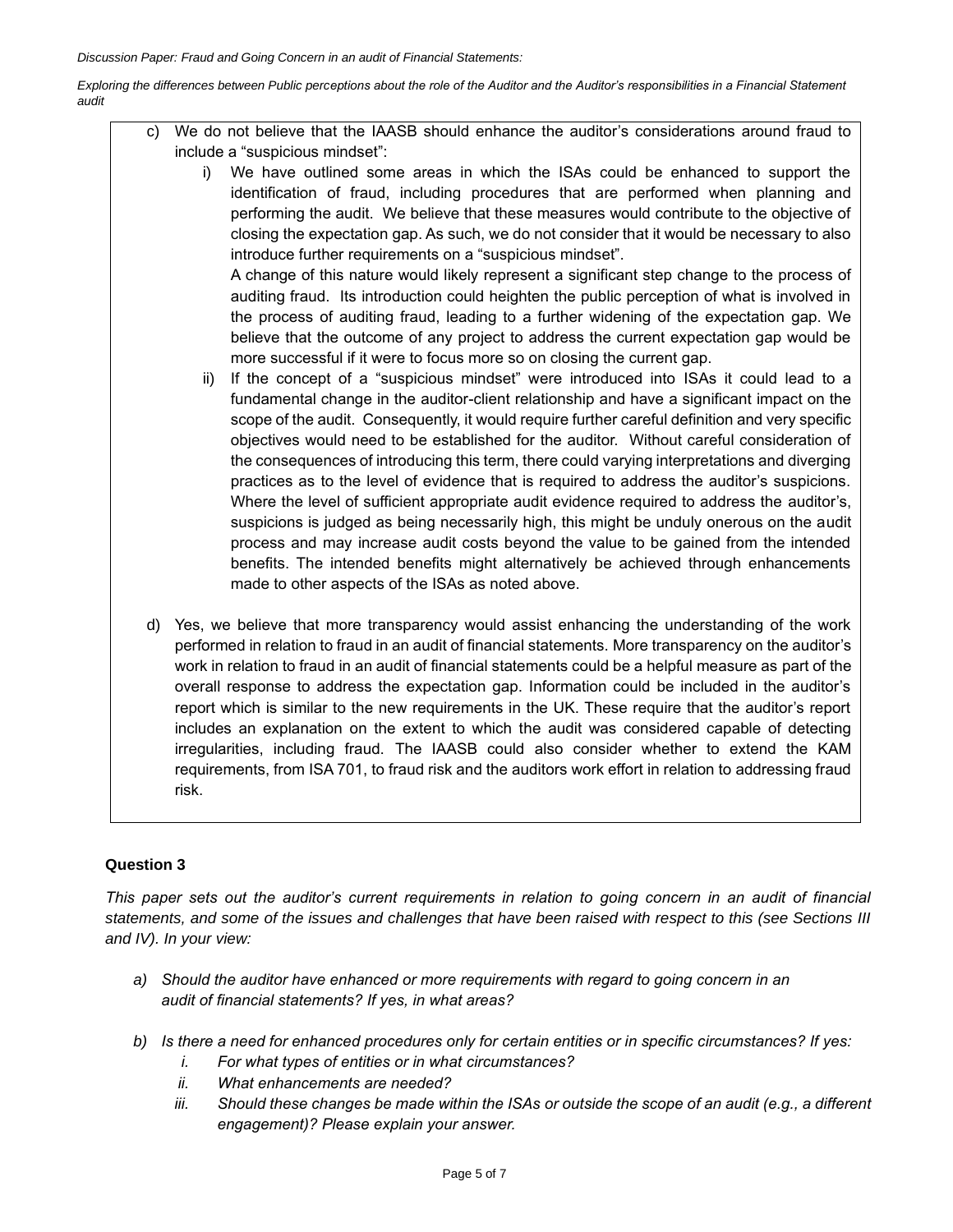*Discussion Paper: Fraud and Going Concern in an audit of Financial Statements:*

*Exploring the differences between Public perceptions about the role of the Auditor and the Auditor's responsibilities in a Financial Statement audit*

- *c) Do you believe more transparency is needed:*
	- *i. About the auditor's work in relation to going concern in an audit of financial statements? If yes, what additional information is needed and how should this information be communicated (e.g., in communications with those charged with governance, in the auditor's report, etc.)?*
	- *ii. About going concern, outside of the auditor's work relating to going concern? If yes, what further information should be provided, where should this information be provided, and what action is required to put this into effect?*

# **Response**

- a) Yes, we believe that the ISAs could be enhanced with more requirements with regard to going concern in an audit of financial statements as follows:
	- Risk Identification and Assessment requirements: More rigorous requirements could be introduced over the identification of risks relating to material uncertainties over going concern.
	- Linkages to ISA 540 (Revised):

The ISAs could be improved by strengthening the linkages between ISA 540 (Revised) *Auditing Accounting Estimates and Related Disclosures* and ISA 570 *Going Concern*. Examples of where ISA 570 procedures over the auditor's work on management's assessment of going concern could be aligned with ISA 540 (Revised) include:

- a more structured approach to the procedures performed over the method, significant assumptions and data used in management's assessment of going concern, and
- requirements to consider potential indicators of management bias in the preparation of management's assessment of going concern.
- Subsequent events requirements

Enhancements could be made, which require more detailed work by the auditor over the going concern assessment, toward the end of the audit. Such procedures would be introduced to ensure that if the initial audit work over management's assessment of going concern is performed significantly earlier than the date on which the auditor's report is signed, that rigorous top-up procedures are performed to update the audit work for current circumstances affecting the going concern assessment.

- b) Yes, enhanced requirements and procedures for certain entity specific circumstances.
	- In our view the improvements in ISAs to address the expectation gap would be better achieved through enhancing the principals and requirements of the ISAs as they generally relate to the audit of going concern, rather than by reference to certain specific circumstances.
	- ii) No comments to note.
	- iii) No comments to note.
- c) No, we do not believe that there is a need for additional transparency in relation to the auditor's work done on going concern.
	- i) Additional information in relation to the auditor's work on going concern is not necessarily required. This is on the basis that, for applicable engagements, information relating to a material uncertainty on going concern should be presented in the auditor's report. Furthermore, many financial report frameworks include requirements for going concern and the judgements and assumptions made, irrespective of whether there is material uncertainty.